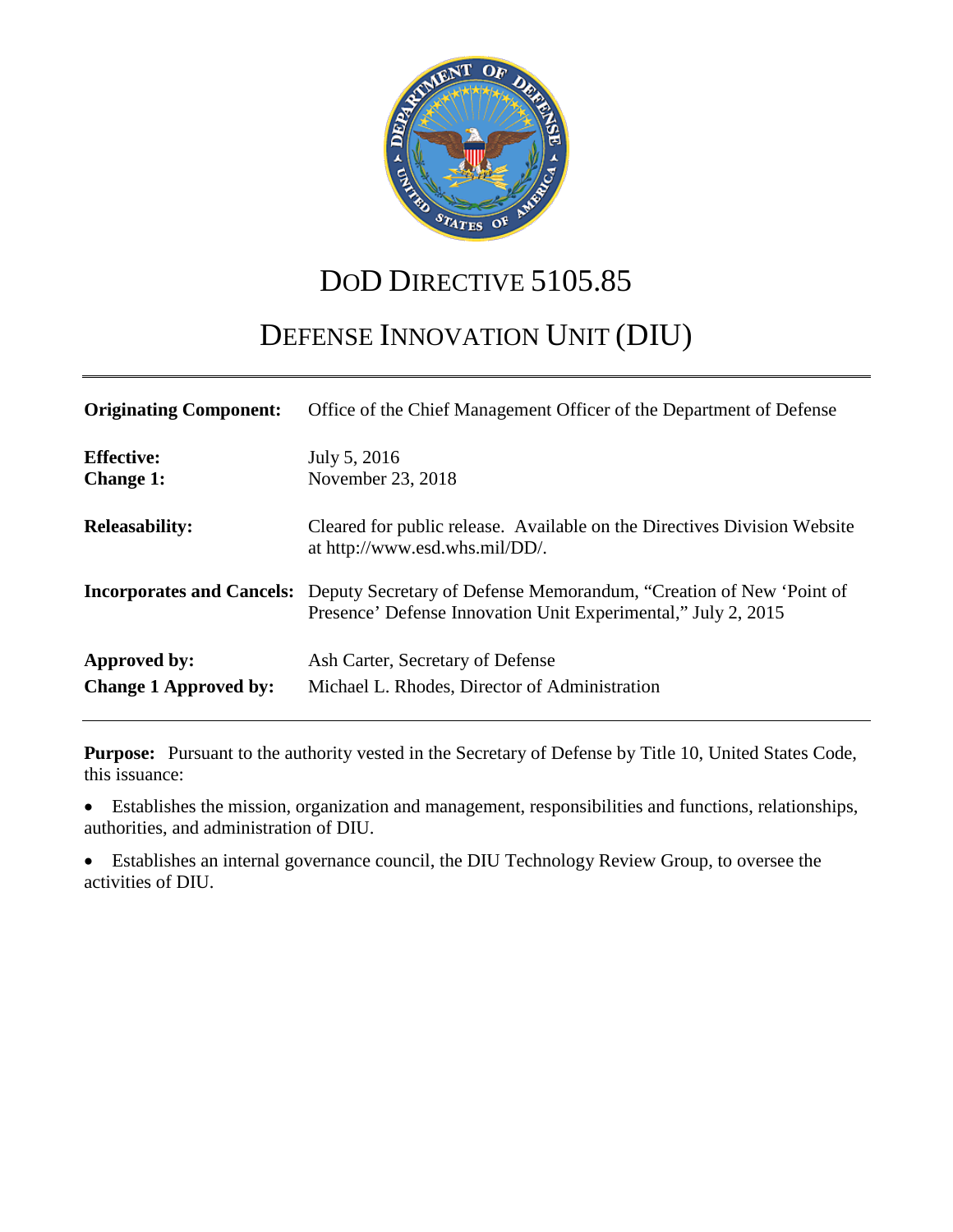## **TABLE OF CONTENTS**

| 5.3. Under Secretary of Defense for Acquisition and Sustainment, and Service Acquisition |  |
|------------------------------------------------------------------------------------------|--|
|                                                                                          |  |
| 5.4. Under Secretary of Defense (Comptroller)/Chief Financial Officer, Department of     |  |
|                                                                                          |  |
|                                                                                          |  |
|                                                                                          |  |
|                                                                                          |  |
|                                                                                          |  |
|                                                                                          |  |
|                                                                                          |  |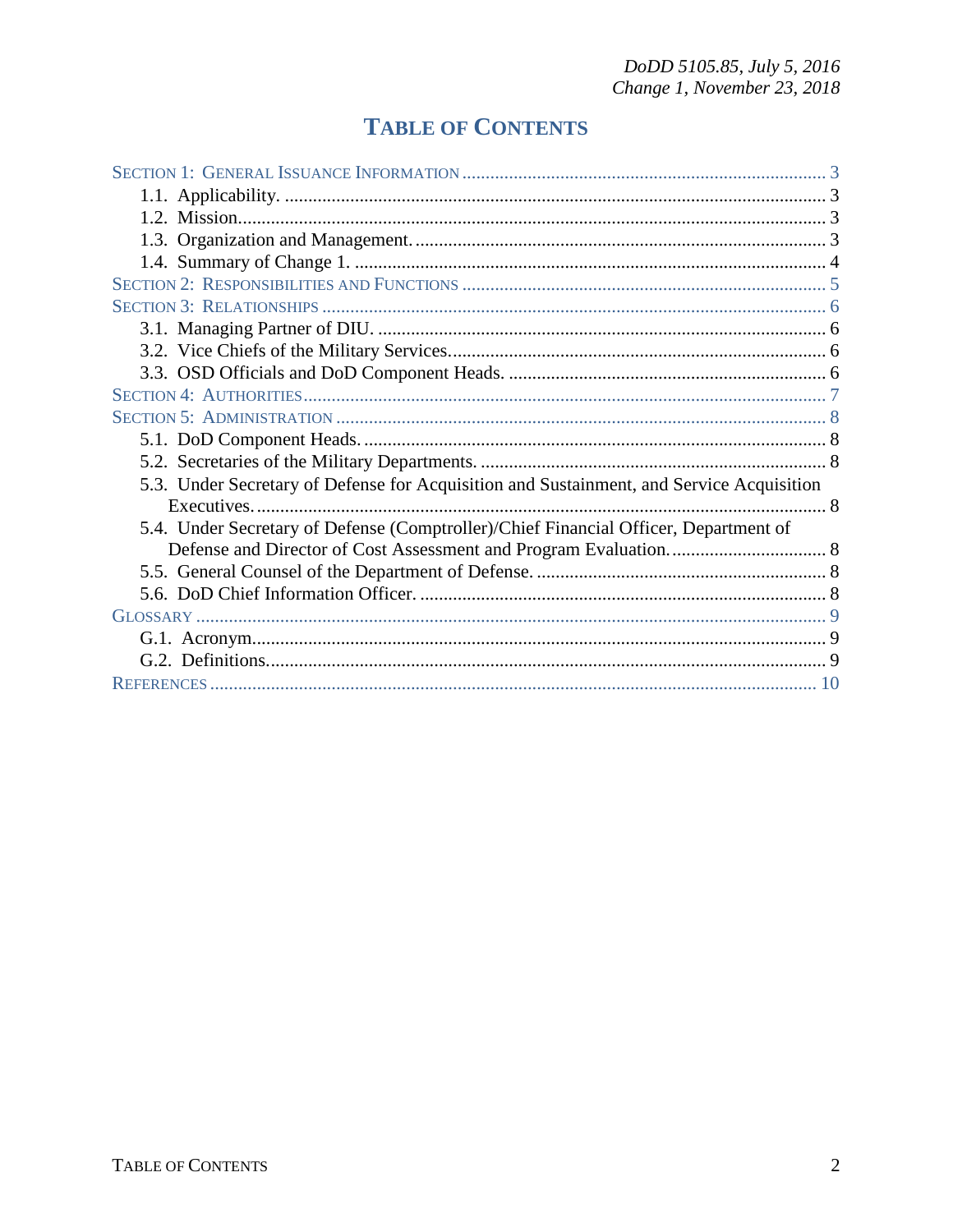### **SECTION 1: GENERAL ISSUANCE INFORMATION**

<span id="page-2-1"></span><span id="page-2-0"></span>**1.1. APPLICABILITY.** This issuance applies to OSD, the Military Departments, the Office of the Chairman of the Joint Chiefs of Staff and the Joint Staff, the Combatant Commands, the Office of the Inspector General of the Department of Defense, the Defense Agencies, the DoD Field Activities, and all other organizational entities within the DoD (referred to collectively in this issuance as the "DoD Components").

#### <span id="page-2-2"></span>**1.2. MISSION.** DIU:

a. Functions as an interface node between the DoD, entrepreneurs, start-up firms, and commercial technology companies in Silicon Valley, California (DIU West); Boston, Massachusetts (DIU East); and other U.S. technology hubs to increase DoD access to leadingedge commercial technologies and technical talent.

b. Scouts for promising commercial technology and transfers it into the DoD to ensure battlefield advantage for the next generation of warfighters, in the process pioneering procurement and acquisition pathways optimized for start-up firms and non-traditional entrants to the defense industry.

c. Uses research and development agreements, contracts, prize competitions, and other forms of acquisition and assistance authorities to solve DoD problems while helping grow the circle of entrepreneurs and investors interested in the immense technical challenges of maintaining U.S. security.

d. Recruits personnel from the technology sector into full-time, part-time, and term appointments, and advisory roles as part of the Force of the Future initiative, while at the same time growing the community of military veterans and Reserve Component personnel working in the technology industry.

e. Works in coordination with the Military Departments and the National Guard Bureau to administer a unit tailor-made for Reserve Component personnel working in the technology sector. This unit will help grow the ecosystem of Reserve Component talent with expertise in commercial technology areas that are crucial to warfighting.

#### <span id="page-2-3"></span>**1.3. ORGANIZATION AND MANAGEMENT.**

a. DIU is under the authority, direction, and control of the Under Secretary of Defense for Research and Engineering (USD(R&E)).

b. DIU will be managed by a partnership-style leadership team. It will consist of one Managing Partner, who will exercise supervisory authority over the DIU, and a small number of other partners chosen for their expertise in technology, strategy, business, and management.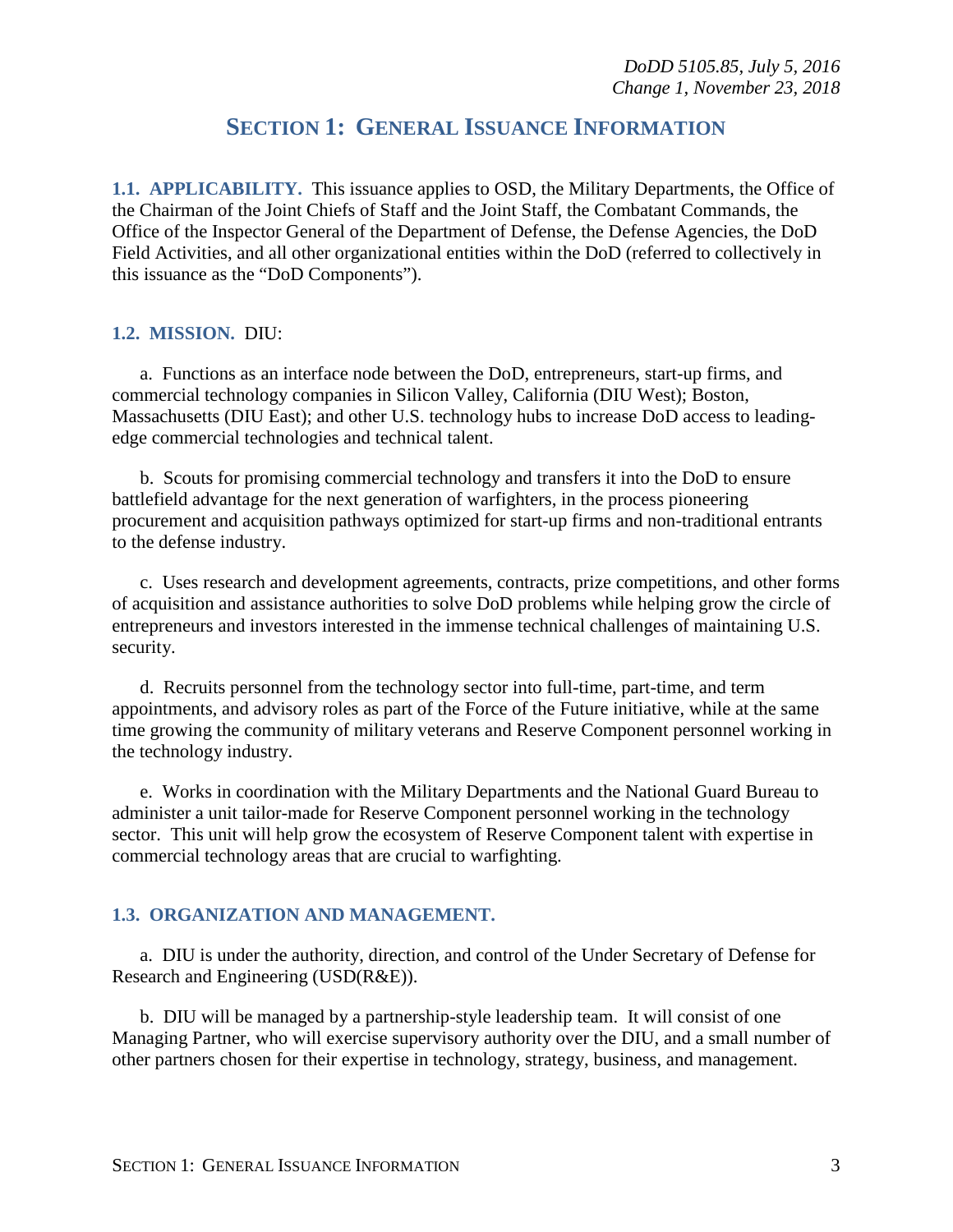(1) The USD(R&E) will appoint the Managing Partner. The Managing Partner, with the concurrence of the USD(R&E), will appoint other partners.

(2) The Managing Partner and partners will, as much as possible, make key decisions collectively.

c. The DIU Technology Review Group, chaired by, and selected by, the USD(R&E), will review projects proposed by DIU, in accordance with DoD Instruction 5105.18. The Deputy Secretary of Defense will name both permanent and associate members of the Technology Review Group, who will be full-time or permanent part-time government employees or military members. Permanent members will attend all meetings of the Technology Review Group; associate members will attend Technology Review Group meetings when matters under their responsibility are addressed. The Technology Review Group will:

(1) Meet as needed to assess progress and provide guidance to DIU leadership.

(2) Ensure DIU is fully coordinated with the activities of the DoD Components, especially the Military Departments and relevant Defense Agencies.

<span id="page-3-0"></span>**1.4. SUMMARY OF CHANGE 1.** The changes to this issuance are administrative in nature. References and organizational titles are updated and authority for the DIU is transferred to the USD(R&E) in accordance with the January 31, 2018, July 13, 2018, and August 3, 2018 Deputy Secretary of Defense Memorandums.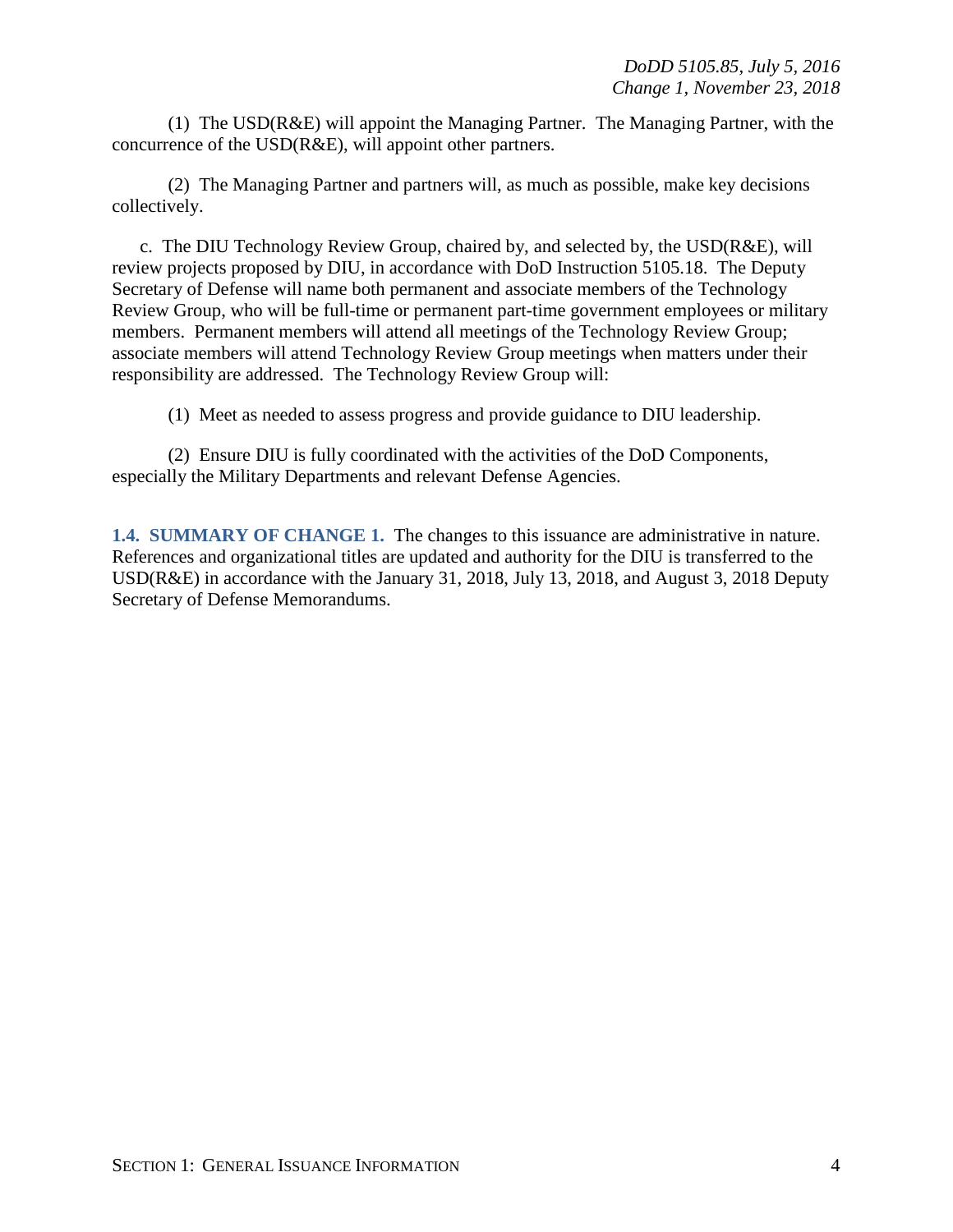### **SECTION 2: RESPONSIBILITIES AND FUNCTIONS**

<span id="page-4-0"></span>**MANAGING PARTNER OF DIU.** The Managing Partner of DIU, together with the other partners, as appropriate:

a. Articulates DoD interest in integrating leading edge technology into military systems and recruiting leading technical talent into the DoD civilian and uniformed workforce.

b. Oversees operations at all DIU branch offices, wherever they are established, consistent with applicable laws and regulations. Makes decisions on:

(1) The direct hiring and detailing of personnel, in consultation with the appointing authority for OSD, including approving the composition and work plan of those elements contributed by the Military Services and the other DoD Components.

(2) All research and development and procurement actions made by DIU and by DIU in collaboration with other entities.

c. Conducts regular progress and planning calls with the office of the  $USD(R&E)$ . During these meetings, the participants will review all hiring and relational activities of DIU and receive reports on the status of all contractual actions.

d. Informs the Joint Requirements Oversight Council of any DIU activities that should be coordinated with the Military Service rapid acquisition cells, and briefs DIU activities to these bodies at appropriate intervals.

e. Manages DIU media in coordination with the Office of the Assistant to the Secretary of Defense for Public Affairs.

f. Attends, as an observer, all formally-noticed meetings of the Defense Innovation Board.

g. Participates in relevant DoD forums, as determined by the USD(R&E).

h. Assesses DIU performance annually, addressing the technical quality, responsiveness, value, and timeliness of work performed.

i. Performs other duties as assigned by the USD(R&E).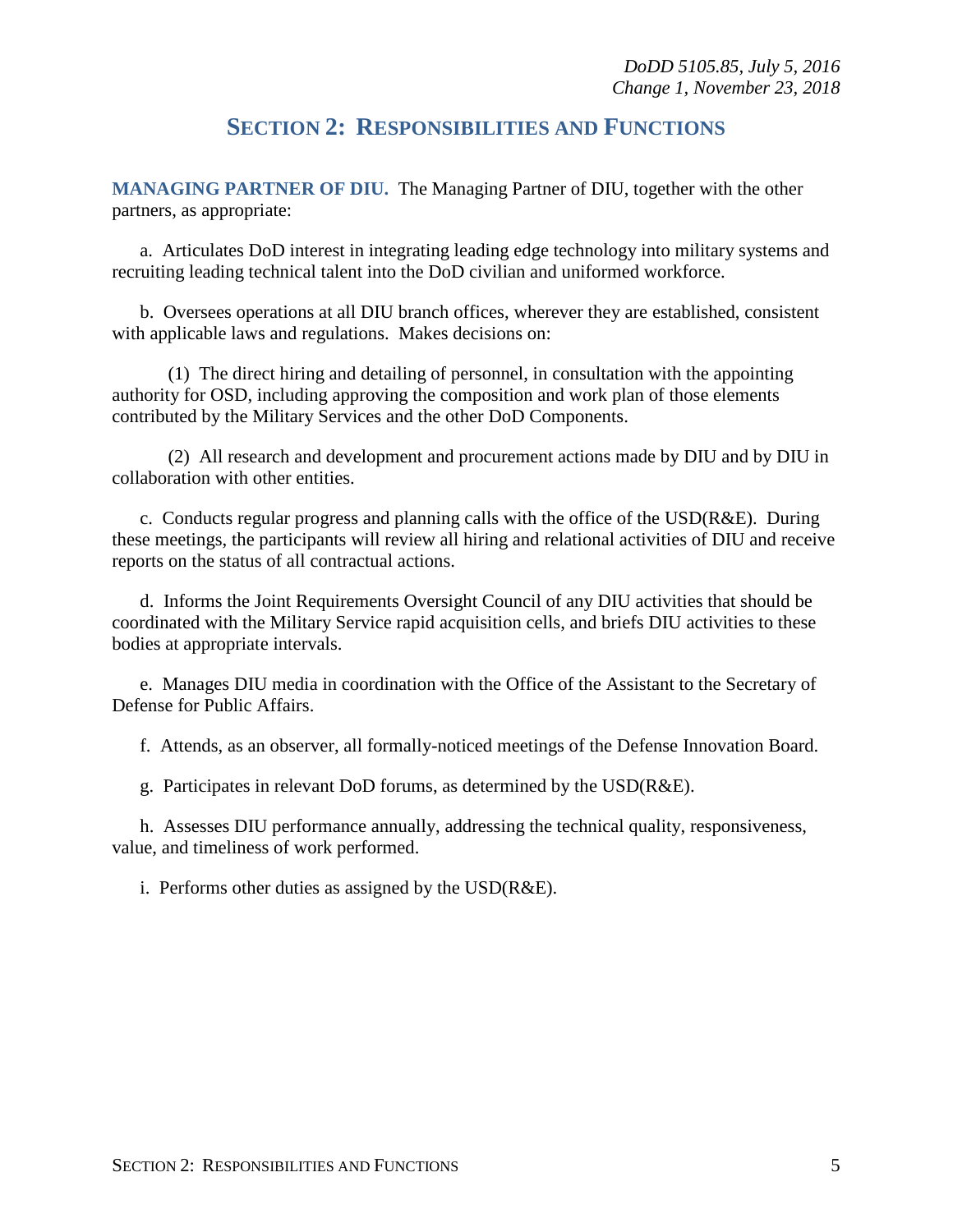### **SECTION 3: RELATIONSHIPS**

<span id="page-5-1"></span><span id="page-5-0"></span>**3.1. MANAGING PARTNER OF DIU.** Under the authority, direction, and control of the USD(R&E), and in performing assigned responsibilities and functions, the Managing Partner of DIU:

- a. Reports to the USD( $R&E$ ) or to a designee identified by the USD( $R&E$ ).
- b. Exercises authority, direction, and control over:
	- (1) The other DIU partners.

(2) Other subordinate military or civilian personnel assigned to, or under the operational control of, DIU.

(3) Other resources assigned by the USD(R&E).

c. Coordinates and exchanges information with OSD officials, the DoD Component heads, and federal officials with collateral or related responsibilities and functions.

<span id="page-5-2"></span>**3.2. VICE CHIEFS OF THE MILITARY SERVICES.** Under the authority, direction, and control of the Secretaries of the Military Departments through the Chiefs of the Military Services, the Vice Chiefs of the Military Services communicate the priority needs and requirements of their respective Military Services to DIU.

<span id="page-5-3"></span>**3.3. OSD OFFICIALS AND DOD COMPONENT HEADS.** OSD officials and the DoD Component heads coordinate with the DIU partners on all matters under their purview related to the responsibilities and functions assigned in this issuance.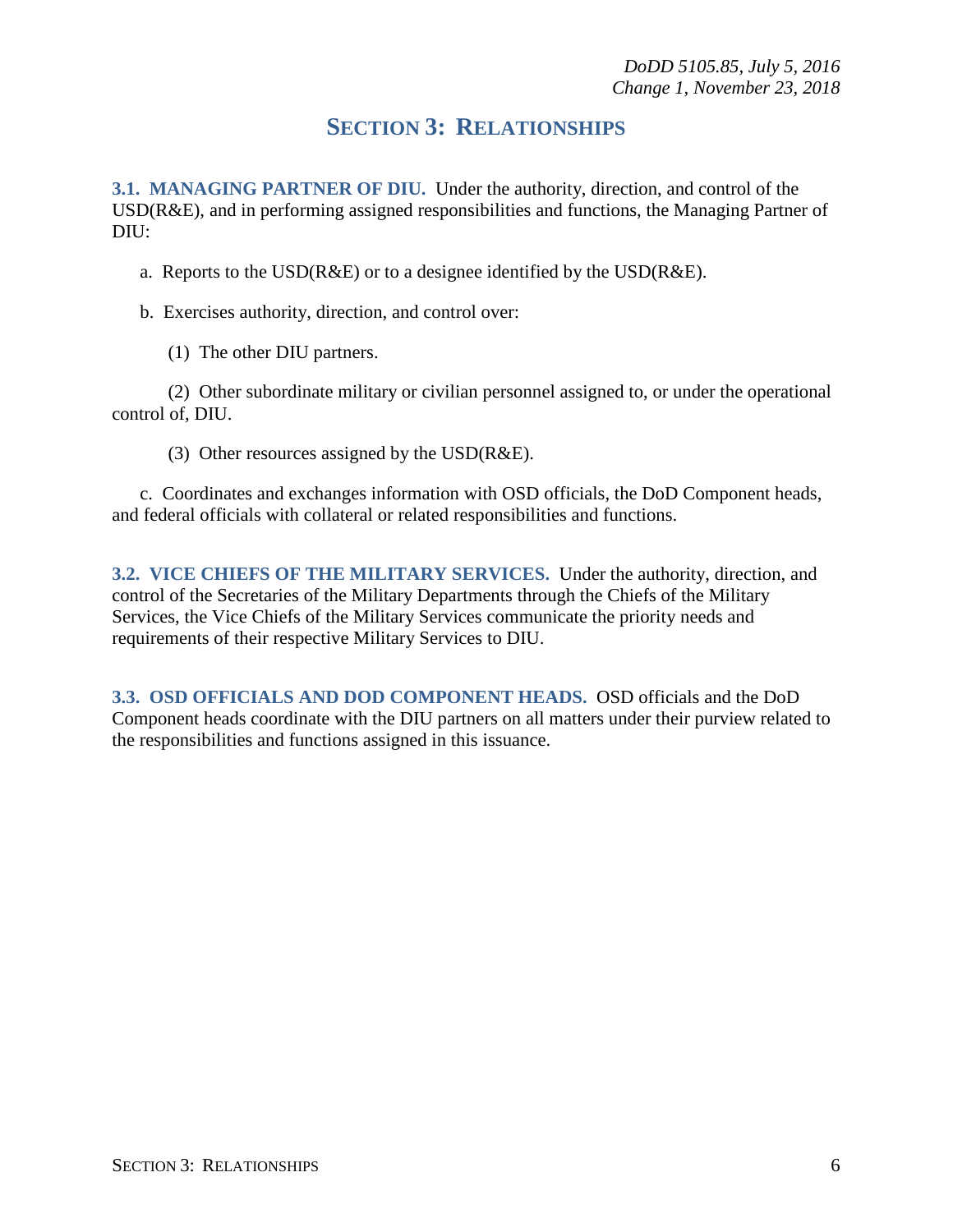### **SECTION 4: AUTHORITIES**

<span id="page-6-0"></span>**MANAGING PARTNER OF DIU.** The Managing Partner of DIU is delegated authority to:

a. Communicate directly with OSD officials and the DoD Component heads, as necessary, to perform assigned responsibilities and functions, including requests for advice and assistance by the DIU partners. Communications to the Military Departments are transmitted through the Secretaries of the Military Departments, as otherwise provided in law, or as the Secretary of Defense directs in other DoD issuances. Communications to the Combatant Commanders will be in accordance with Paragraph 4.b.(3) above the signature of DoD Directive 5100.01.

b. Communicate with other U.S. Government officials, members of the public, and representatives of foreign governments, as appropriate, in carrying out the DIU partners' assigned responsibilities and functions. The DIU partners must conduct communications with representatives of the Legislative Branch through the Office of the Assistant Secretary of Defense for Legislative Affairs, except for communications with the Defense Appropriations Committees. In those cases, the DIU partners will coordinate with the Office of the Under Secretary of Defense (Comptroller)/Chief Financial Officer, Department of Defense. Communications will comply with the requirements of the DoD Legislative Program.

c. Obtain reports and information, as necessary, to perform assigned responsibilities and functions, in accordance with DoD Instruction 8910.01.

d. Enter into support agreements with other federal agencies, as necessary, to perform assigned responsibilities and functions, in accordance with DoD Instruction 4000.19.

e. Use existing systems, facilities, and services of the DoD, and other federal agencies, when possible, to avoid duplication and to achieve maximum efficiency and economy.

f. Exercise all necessary acquisition authorities through a Military Department, DoD contract administration services component, or a federal agency, as appropriate, to further DIU's mission, as approved by the USD(R&E).

g. Request waivers to selected requirements of DoD regulations, directives, instructions, or other policy related to the responsibilities and functions assigned in this issuance. The respective OSD Principal Staff Assistant policy proponent must adjudicate any DIU waiver request within 10 business days. The basis of denial of any DIU waiver request must be fully documented and subject to review by the USD(R&E).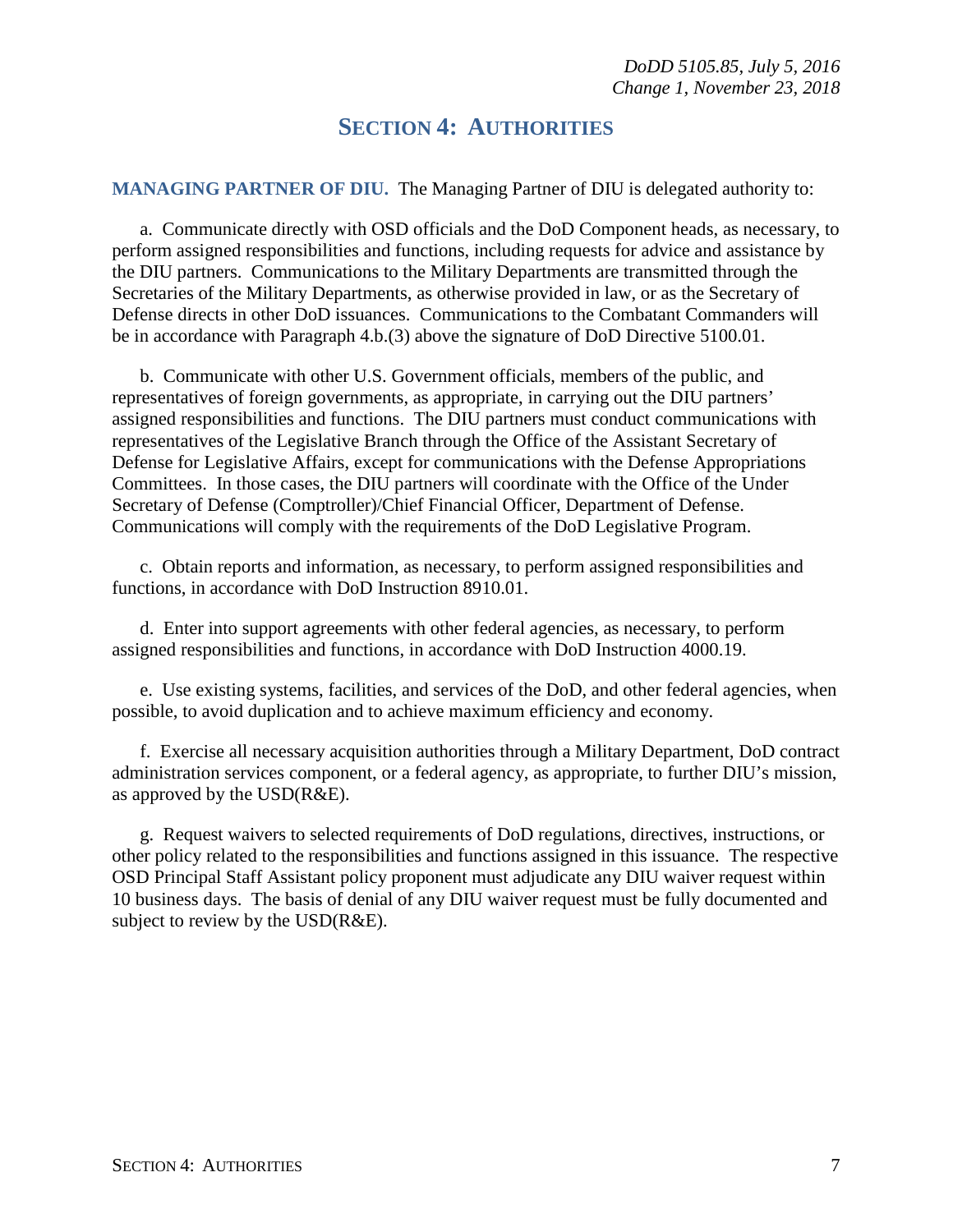### **SECTION 5: ADMINISTRATION**

<span id="page-7-1"></span><span id="page-7-0"></span>**5.1. DOD COMPONENT HEADS.** The DoD Components heads will provide assistance and administrative support to DIU, as required, through intra-agency support agreements in accordance with DoD Instruction 4000.19.

<span id="page-7-2"></span>**5.2. SECRETARIES OF THE MILITARY DEPARTMENTS.** The Secretaries of the Military Departments expeditiously support the assigning of military personnel to DIU, including one O-7 military deputy to the Managing Partner of DIU, and O-6 deputies at each DIU branch office.

<span id="page-7-3"></span>**5.3. UNDER SECRETARY OF DEFENSE FOR ACQUISITION AND SUSTAINMENT, AND SERVICE ACQUISITION EXECUTIVES.** The Under Secretary of Defense for Acquisition and Sustainment, and the Service Acquisition Executives (under the authority, direction, and control of the Secretaries of the Military Departments):

a. Assign qualified contracts and agreements personnel to DIU and will use all available authorities and resources to support DIU's mission of agile and non-traditional acquisition.

b. Co-locate, on a rotating basis, one contracting officer to be located *in situ* at DIU.

<span id="page-7-4"></span>**5.4. UNDER SECRETARY OF DEFENSE (COMPTROLLER)/CHIEF FINANCIAL OFFICER, DEPARTMENT OF DEFENSE AND DIRECTOR OF COST ASSESSMENT AND PROGRAM EVALUATION.** The Under Secretary of Defense (Comptroller)/Chief Financial Officer, Department of Defense and the Director of Cost Assessment and Program Evaluation serve as advisors to the DIU partners and will provide support on the necessary funding execution, budgeting, and programmatic administration of DIU.

<span id="page-7-5"></span>**5.5. GENERAL COUNSEL OF THE DEPARTMENT OF DEFENSE.** The General Counsel of the Department of Defense appoints a Counsel to be embedded in DIU, with responsibility to provide legal advice to DIU, with particular emphasis on ethical, fiscal, and acquisition matters. The DIU Counsel is part of the Defense Legal Services Agency, reporting to the Deputy DoD General Counsel (Acquisition and Logistics), the Principal Deputy General Counsel, and the General Counsel, and will work closely with the Office of General Counsel Innovation Counsel, once established.

<span id="page-7-6"></span>**5.6. DOD CHIEF INFORMATION OFFICER.** The DoD Chief Information Officer ensures capable information technology and cyber security support to assigned DIU personnel in the execution of their duties.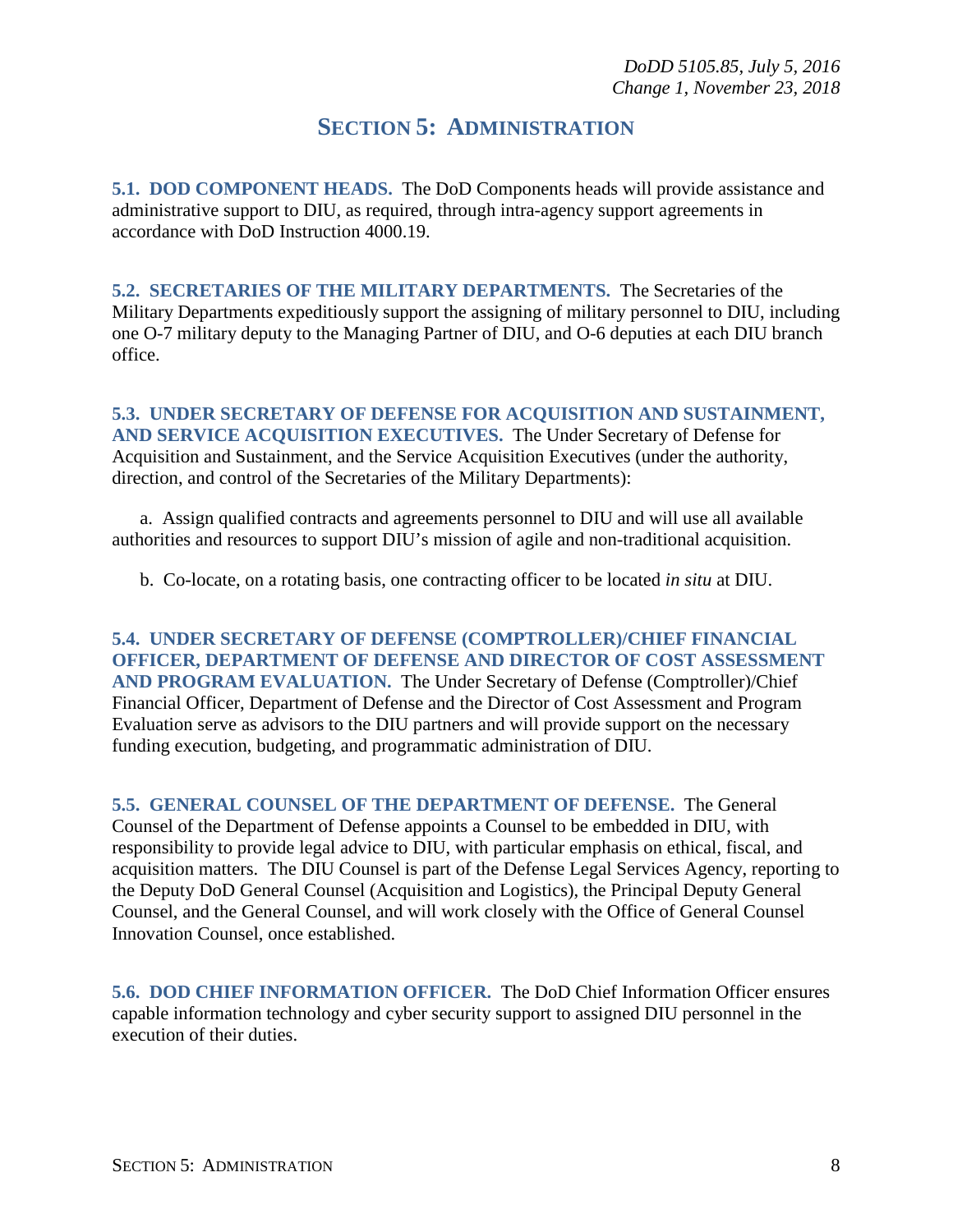## **GLOSSARY**

#### <span id="page-8-1"></span><span id="page-8-0"></span>**G.1. ACRONYM.**

| DIU      | Defense Innovation Unit                                 |
|----------|---------------------------------------------------------|
| USD(R&E) | Under Secretary of Defense for Research and Engineering |

<span id="page-8-2"></span>**G.2. DEFINITIONS.** These terms and their definitions are for the purpose of this issuance.

**OSD officials.** The OSD Component heads, who also serve as Principal Staff Assistants; the other OSD Presidentially-appointed, Senate-confirmed officials; and the Director of the Strategic Capabilities Office.

**partnership.** An association of two or more persons engaged as collective leaders of DIU, who pool their expertise to optimize access to U.S. commercial technology and technical talent in support of DoD interests. The Managing Partner is in charge of DIU's overall management and day-to-day operations, but, to the extent practical, the partnership will act collectively for decision making purposes. Use of the term in this context does not imply business ownership or any exception to government contacting rules and regulations.